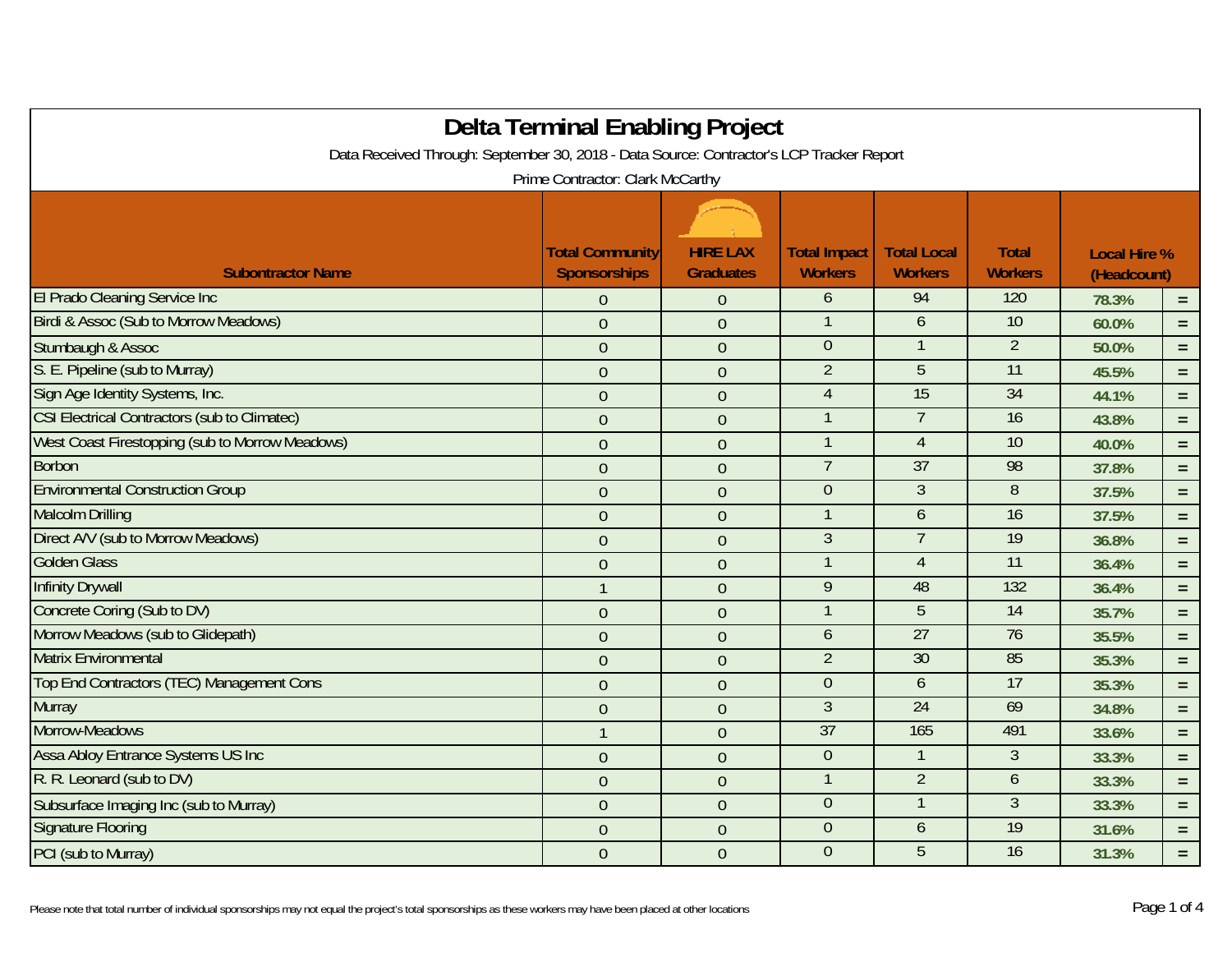| <b>Delta Terminal Enabling Project</b><br>Data Received Through: September 30, 2018 - Data Source: Contractor's LCP Tracker Report<br>Prime Contractor: Clark McCarthy |                                               |                                     |                                       |                                      |                                |                                    |          |
|------------------------------------------------------------------------------------------------------------------------------------------------------------------------|-----------------------------------------------|-------------------------------------|---------------------------------------|--------------------------------------|--------------------------------|------------------------------------|----------|
| <b>Subontractor Name</b>                                                                                                                                               | <b>Total Community</b><br><b>Sponsorships</b> | <b>HIRE LAX</b><br><b>Graduates</b> | <b>Total Impact</b><br><b>Workers</b> | <b>Total Local</b><br><b>Workers</b> | <b>Total</b><br><b>Workers</b> | <b>Local Hire %</b><br>(Headcount) |          |
| Rutherford Inc (sub to Infinity)                                                                                                                                       | $\mathbf{0}$                                  | $\theta$                            | $\overline{2}$                        | 4                                    | 13                             | 30.8%                              | $=$ .    |
| Bragg Crane as (Sub to ADF)                                                                                                                                            | $\mathbf{1}$                                  | $\theta$                            | $\overline{4}$                        | 12                                   | 40                             | 30.0%                              | $=$      |
| Penhall                                                                                                                                                                | $\overline{0}$                                | $\mathbf{0}$                        |                                       | $\overline{8}$                       | 27                             | 29.6%                              | $\equiv$ |
| <b>Building Electronic Controls (sub to Morrow Meadows)</b>                                                                                                            | $\mathbf{0}$                                  | $\mathbf{0}$                        | $\overline{0}$                        | 5                                    | $\overline{18}$                | 27.8%                              | $\equiv$ |
| Dean Visosky Contractors, Inc. dba DV Contractors, Inc.                                                                                                                | $\theta$                                      | $\mathbf{0}$                        |                                       | 9                                    | 33                             | 27.3%                              | $\equiv$ |
| Critchfield Mechanical, Inc. of Southern California (CMI)                                                                                                              | $\overline{0}$                                | $\theta$                            | $\overline{3}$                        | $\overline{28}$                      | 106                            | 26.4%                              | $\equiv$ |
| <b>Commercial Scaffolding (sub to Infinity Drywall)</b>                                                                                                                | $\theta$                                      | $\boldsymbol{0}$                    | $\overline{0}$                        | $\overline{3}$                       | $\overline{12}$                | 25.0%                              | $\equiv$ |
| Letner Roofing (aka Danny Letner)                                                                                                                                      | $\boldsymbol{0}$                              | $\boldsymbol{0}$                    | $\overline{2}$                        | 10                                   | 40                             | 25.0%                              | $=$      |
| O C Vacuum Inc (sub to SE Pipeline)                                                                                                                                    | $\overline{0}$                                | $\theta$                            | $\overline{0}$                        |                                      | $\overline{4}$                 | 25.0%                              | $\equiv$ |
| P.S. Development Corp dba Comet Electric                                                                                                                               | $\overline{0}$                                | $\mathbf{0}$                        | $\overline{0}$                        | $\overline{2}$                       | 8                              | 25.0%                              | $\equiv$ |
| PCI                                                                                                                                                                    | 5                                             | $\mathbf{0}$                        | 18                                    | 47                                   | 189                            | 24.9%                              | $=$      |
| <b>McCarthy Building Companies</b>                                                                                                                                     | $\overline{0}$                                | $\overline{0}$                      | $\overline{2}$                        | $\overline{14}$                      | 57                             | 24.6%                              | $\equiv$ |
| Cosco Fire Protection, Inc. - Sprinkler                                                                                                                                | $\theta$                                      | $\theta$                            | $\overline{0}$                        | $5^{\circ}$                          | $\overline{21}$                | 23.8%                              | $\equiv$ |
| <b>Badger Daylighting</b>                                                                                                                                              | $\theta$                                      | $\boldsymbol{0}$                    | $\overline{0}$                        | $\overline{3}$                       | 13                             | 23.1%                              | $\equiv$ |
| <b>Pacific Architectural Woodworking</b>                                                                                                                               | $\boldsymbol{0}$                              | $\boldsymbol{0}$                    |                                       | $\mathfrak{Z}$                       | 13                             | 23.1%                              | $=$      |
| PCI (sub to CMI)                                                                                                                                                       | $\overline{0}$                                | $\overline{0}$                      | $\overline{0}$                        | $\overline{5}$                       | 22                             | 22.7%                              | $\equiv$ |
| RJ&J (sub to Morrow Meadows)                                                                                                                                           | $\theta$                                      | $\mathbf{0}$                        | $\mathbf 1$                           | $\overline{4}$                       | 19                             | 21.1%                              | $\equiv$ |
| <b>Traffic Management</b>                                                                                                                                              | $\theta$                                      | $\theta$                            |                                       | $\overline{4}$                       | 20                             | 20.0%                              | $\equiv$ |
| <b>ISEC</b>                                                                                                                                                            | $\mathbf{1}$                                  | $\mathbf{1}$                        | $\overline{2}$                        | $\overline{14}$                      | 77                             | 18.2%                              | $\equiv$ |
| <b>Bragg Crane</b>                                                                                                                                                     | $\theta$                                      | $\theta$                            | $\overline{4}$                        | 15                                   | 83                             | 18.1%                              | $\equiv$ |
| Western Industrial Contractors (sub to Glidepath)                                                                                                                      | $\boldsymbol{0}$                              | $\boldsymbol{0}$                    | $\mathfrak{Z}$                        | $\overline{11}$                      | 63                             | 17.5%                              | $\equiv$ |
| Air Balance Co (sub to CMI)                                                                                                                                            | $\theta$                                      | $\theta$                            | $\overline{0}$                        |                                      | $\overline{7}$                 | 14.3%                              | $=$      |
| Brundage Bone Concrete Pumping dba JLS Concrete Pumping (sub to DV)                                                                                                    | $\overline{0}$                                | $\theta$                            | $\overline{0}$                        |                                      |                                | 14.3%                              | $\equiv$ |
| <b>Commercial Scaffolding of CA Inc.</b>                                                                                                                               | $\overline{0}$                                | $\theta$                            | $\overline{0}$                        |                                      | 8                              | 12.5%                              | $\equiv$ |
| Paramount Tile, Inc.                                                                                                                                                   | $\overline{0}$                                | $\overline{0}$                      | $\overline{0}$                        | $\overline{4}$                       | 32                             | 12.5%                              | $\equiv$ |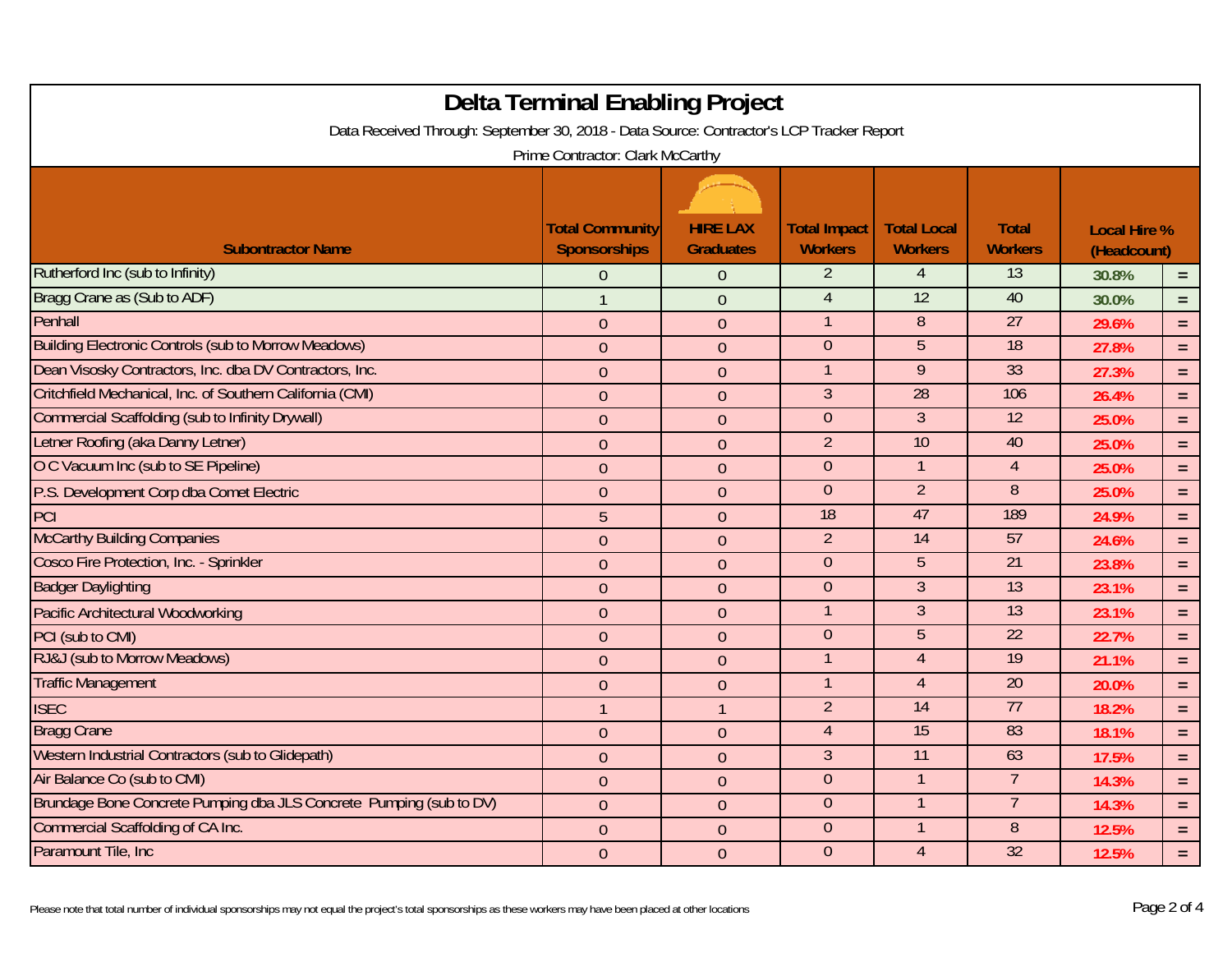|                                                                                          | Delta Terminal Enabling Project        |                                     |                                       |                                      |                                |                                    |          |  |
|------------------------------------------------------------------------------------------|----------------------------------------|-------------------------------------|---------------------------------------|--------------------------------------|--------------------------------|------------------------------------|----------|--|
| Data Received Through: September 30, 2018 - Data Source: Contractor's LCP Tracker Report |                                        |                                     |                                       |                                      |                                |                                    |          |  |
| Prime Contractor: Clark McCarthy                                                         |                                        |                                     |                                       |                                      |                                |                                    |          |  |
| <b>Subontractor Name</b>                                                                 | <b>Total Community</b><br>Sponsorships | <b>HIRE LAX</b><br><b>Graduates</b> | <b>Total Impact</b><br><b>Workers</b> | <b>Total Local</b><br><b>Workers</b> | <b>Total</b><br><b>Workers</b> | <b>Local Hire %</b><br>(Headcount) |          |  |
| The Rouse Company (MS Rouse)                                                             | $\overline{2}$                         | $\overline{0}$                      | $\overline{0}$                        | 5                                    | 40                             | 12.5%                              | $=$      |  |
| <b>OTIS</b>                                                                              | $\overline{0}$                         | $\boldsymbol{0}$                    |                                       | $\overline{3}$                       | 25                             | 12.0%                              | $=$      |  |
| <b>Martin Integrated</b>                                                                 | $\theta$                               | $\overline{0}$                      | $\overline{0}$                        | $\overline{2}$                       | 17                             | 11.8%                              | $=$      |  |
| Climatec, LLC (sub to CMI)                                                               | $\theta$                               | $\overline{0}$                      | $\overline{0}$                        | $\mathbf{1}$                         | 11                             | 9.1%                               | $\equiv$ |  |
| <b>Concrete Coring Company</b>                                                           | $\theta$                               | $\theta$                            | $\overline{0}$                        |                                      | $\overline{11}$                | 9.1%                               | $=$      |  |
| <b>Western Paving Contractors</b>                                                        | $\overline{0}$                         | $\theta$                            | $\overline{0}$                        | $\mathbf{1}$                         | $\overline{13}$                | 7.7%                               | $=$      |  |
| <b>Clark Construction Group</b>                                                          | $\theta$                               | $\boldsymbol{0}$                    | $\overline{0}$                        | $\overline{0}$                       | $\overline{2}$                 | 0.0%                               | $=$      |  |
| Connor Concrete Cutting & Coring (sub to CMAJV)                                          | $\overline{0}$                         | $\overline{0}$                      | $\overline{0}$                        | $\overline{0}$                       | 1                              | 0.0%                               | $=$      |  |
| Connor Concrete Cutting & Coring (Sub to CMI)                                            | $\theta$                               | $\theta$                            | $\overline{0}$                        | $\overline{0}$                       | $\overline{7}$                 | 0.0%                               | $=$      |  |
| Connor Concrete Cutting & Coring (Sub to Morrow Meadows)                                 | $\theta$                               | $\overline{0}$                      | $\Omega$                              | $\Omega$                             | 9                              | 0.0%                               | $=$      |  |
| Connor Concrete Cutting & Coring (Sub to Murray)                                         | $\theta$                               | $\theta$                            | $\overline{0}$                        | $\overline{0}$                       | $\overline{9}$                 | 0.0%                               | $=$      |  |
| Connor Concrete Cutting & Coring (Sub to RJ&J)                                           | $\theta$                               | $\boldsymbol{0}$                    | $\overline{0}$                        | $\overline{0}$                       | $\overline{4}$                 | 0.0%                               | $\equiv$ |  |
| Digital Decora (sub to ISEC)                                                             | $\overline{0}$                         | $\overline{0}$                      | $\overline{0}$                        | $\overline{0}$                       | 3 <sup>1</sup>                 | 0.0%                               | $=$      |  |
| <b>Exsell Sales (sub to Comet)</b>                                                       | $\theta$                               | $\theta$                            | $\overline{0}$                        | $\overline{0}$                       | $\mathfrak{Z}$                 | 0.0%                               | $\equiv$ |  |
| <b>Glow Electric (sub to Cosco)</b>                                                      | $\theta$                               | $\theta$                            | $\overline{0}$                        | $\overline{0}$                       | $\overline{4}$                 | 0.0%                               | $=$      |  |
| Hill Crane Services (Sub to CMI)                                                         | $\overline{0}$                         | $\theta$                            | $\overline{0}$                        | $\overline{0}$                       | 5                              | 0.0%                               | $=$      |  |
| KDC Inc dba Dynalectric (sub to Glidepath)                                               | $\boldsymbol{0}$                       | $\boldsymbol{0}$                    | $\overline{0}$                        | $\overline{0}$                       | 8                              | 0.0%                               | $=$      |  |
| Marco Crane & Rigging Co.                                                                | $\overline{0}$                         | $\theta$                            | $\overline{0}$                        | $\overline{0}$                       |                                | 0.0%                               | $=$      |  |
| PCI (sub to Traffic Management)                                                          | $\theta$                               | $\theta$                            | $\overline{0}$                        | $\overline{0}$                       | $\overline{7}$                 | 0.0%                               | $=$      |  |
| Standard Drywall (sub to Letner Roofing)                                                 | $\overline{0}$                         | $\overline{0}$                      | $\overline{0}$                        | $\overline{0}$                       | 6                              | 0.0%                               | $=$      |  |
| Surety Mechanical, Inc (sub to Murray)                                                   | $\theta$                               | $\boldsymbol{0}$                    | $\overline{0}$                        | $\overline{0}$                       | $\overline{2}$                 | 0.0%                               | $=$      |  |
| Torrent Resources CA, Inc. (sub to Murray)                                               | $\theta$                               | $\theta$                            | $\overline{0}$                        | $\overline{0}$                       | 3 <sup>1</sup>                 | 0.0%                               | $=$      |  |
|                                                                                          | 11                                     | $\mathbf{1}$                        | 132                                   | 736                                  | 2409                           | 30.6%                              | $=$      |  |